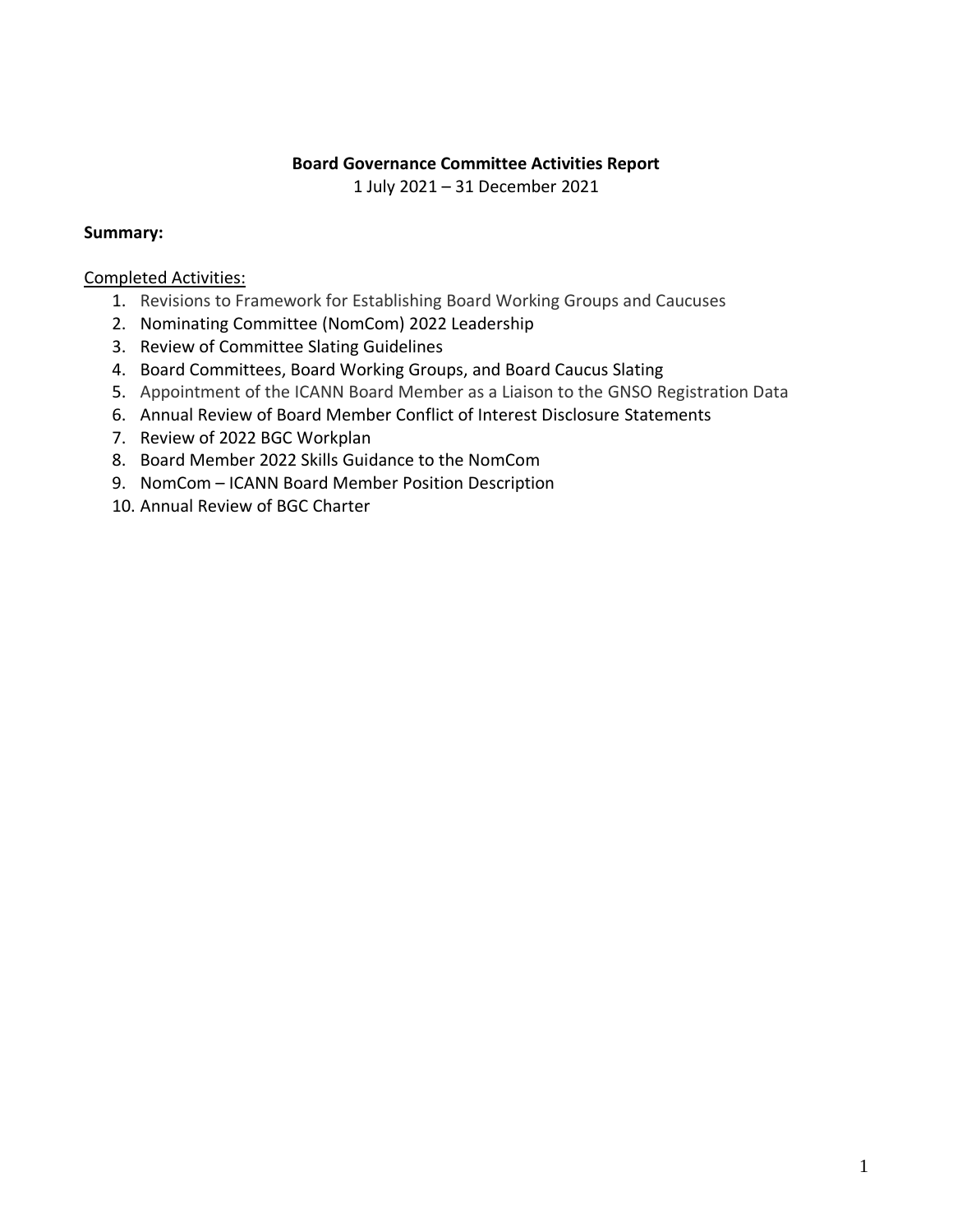## **Section I: Completed Activities**

| Item                                                                                         | <b>Description of BGC Activity</b>                                                                                                                                                                                                                                                                                                                                                                                                                                                                                                                                                                                                                                                                                                                                                                                                                                                      | <b>BGC Completion</b> | Accomplishments/Outcome                                                                                                                                                                                                                                       |
|----------------------------------------------------------------------------------------------|-----------------------------------------------------------------------------------------------------------------------------------------------------------------------------------------------------------------------------------------------------------------------------------------------------------------------------------------------------------------------------------------------------------------------------------------------------------------------------------------------------------------------------------------------------------------------------------------------------------------------------------------------------------------------------------------------------------------------------------------------------------------------------------------------------------------------------------------------------------------------------------------|-----------------------|---------------------------------------------------------------------------------------------------------------------------------------------------------------------------------------------------------------------------------------------------------------|
|                                                                                              |                                                                                                                                                                                                                                                                                                                                                                                                                                                                                                                                                                                                                                                                                                                                                                                                                                                                                         | <b>Date</b>           |                                                                                                                                                                                                                                                               |
| 1. Revisions to Framework<br>for Establishing Board<br><b>Working Groups and</b><br>Caucuses | The BGC reviewed the proposed revisions to the<br>Framework for Establishing Board Caucuses and<br>Working Groups (Framework) to reflect current<br>practices, including that the Board, as well as Board<br>Committees could serve as a sponsor to a working<br>group or caucus. The BGC adopted the revised<br>Framework.                                                                                                                                                                                                                                                                                                                                                                                                                                                                                                                                                             | 1 July 2021           | The BGC adopted the revised<br>Framework.                                                                                                                                                                                                                     |
| 2. Nominating Committee<br>(NomCom) 2022 Leadership                                          | The BGC discussed the applications for the<br>NomCom 2022 Chair and Chair-Elect. The<br>assessment included the candidates' interviews<br>and submitted materials. The BGC recommended<br>a slate for the 2022 NomCom leadership and the<br>Board approved that slate on 12 September 2021.<br>After the Board approved the recommended slate<br>but prior to the publication of the Approved<br>Resolutions for the 12 September 2021 Board<br>meeting, the Board became aware of new<br>information that was relevant to the evaluation of<br>candidates. The BGC subsequently met and<br>considered the new information and<br>recommended that the Board rescind its previous<br>resolution and approve a new slate. On 30<br>September 2021, the Board rescinded its<br>resolution taken on 12 September 2021 regarding<br>the 2022 NomCom leadership and approved a new<br>slate. | 30 September 2021     | The BGC recommended that the<br>Board appoint Michael Graham as<br>the 2022 NomCom Chair and J.<br>Damon Ashcraft as the 2022<br>NomCom Chair-Elect, which the<br>Board approved on 30 September<br>2021 (See Resolutions 2021.09.30.03<br>$-2021.09.30.05$ . |
| 3. Review of Committee<br><b>Slating Guidelines</b>                                          | The BGC reviewed the Committee Slating<br>Guidelines (Guidelines) for slating of Board<br>Committees and other Board groups. The BGC                                                                                                                                                                                                                                                                                                                                                                                                                                                                                                                                                                                                                                                                                                                                                    | 25 August 2021        | The BGC adopted the revised Slating<br>Guidelines.                                                                                                                                                                                                            |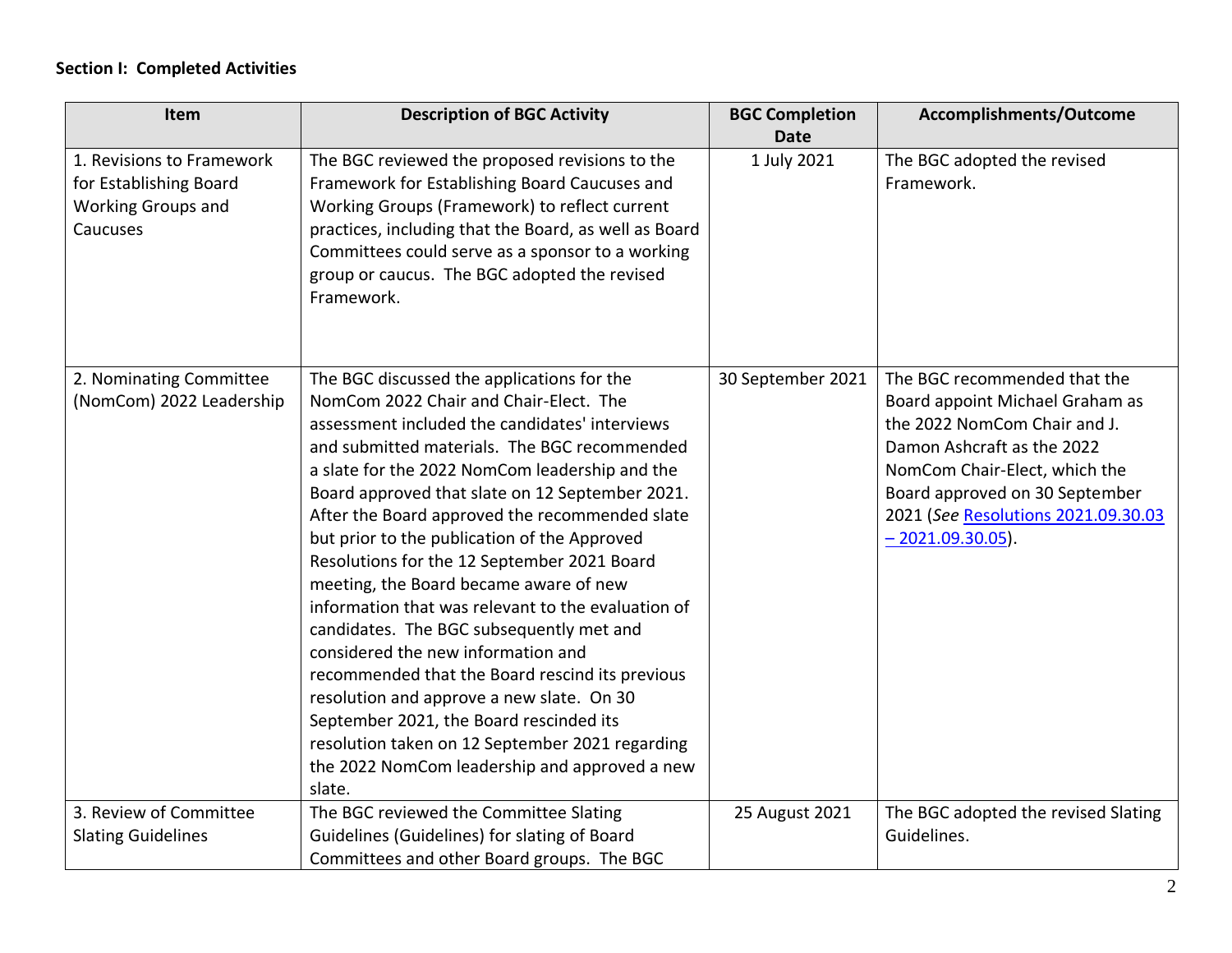| Item                                                                                                | <b>Description of BGC Activity</b>                                                                                                                                                                                                                                                                                                                                                                                                                                                                                                                                                                                          | <b>BGC Completion</b> | Accomplishments/Outcome                                                                                                                                                                                                                                                                                                                                                                                         |
|-----------------------------------------------------------------------------------------------------|-----------------------------------------------------------------------------------------------------------------------------------------------------------------------------------------------------------------------------------------------------------------------------------------------------------------------------------------------------------------------------------------------------------------------------------------------------------------------------------------------------------------------------------------------------------------------------------------------------------------------------|-----------------------|-----------------------------------------------------------------------------------------------------------------------------------------------------------------------------------------------------------------------------------------------------------------------------------------------------------------------------------------------------------------------------------------------------------------|
|                                                                                                     |                                                                                                                                                                                                                                                                                                                                                                                                                                                                                                                                                                                                                             | <b>Date</b>           |                                                                                                                                                                                                                                                                                                                                                                                                                 |
|                                                                                                     | approved updates to the Guidelines to align with<br>current slating practices. Specifically, the BGC<br>agreed that the Guidelines should reflect that each<br>Director's membership on Committees should be<br>targeted at two or three Committees (except for<br>certain Committees needing very specific skill sets).<br>The BGC also agreed to include in the Guidelines<br>the process for slating of certain committees that<br>are to be chaired by the Board chair.                                                                                                                                                 |                       |                                                                                                                                                                                                                                                                                                                                                                                                                 |
| 4. Board Committees, Board<br>Working Groups, and Board<br><b>Caucus Slating</b>                    | The BGC Chair reviewed the slating principles and<br>then the Committee discussed membership and<br>leadership of Board Committees, Board Working<br>Groups and Board Caucuses, as well as Agenda<br>Block Leads, taking the revised Committee Slating<br>Guidelines (Guidelines) and the Board members'<br>preferences as set forth in the Board Skills Matrix<br>Survey into account. Following discussion, the BGC<br>approved the slate for Working Groups, Caucuses,<br>and Block Leads and recommended that the Board<br>approve the proposed slate for Board leadership,<br>and Committee leadership and membership. | 11 October 2021       | The BGC recommended that the<br>Board adopt the proposed slate for<br>Committee membership and<br>leadership, as well as the Board<br>Chair and Chair-Elect, for the Annual<br>General Meeting 2021 - Annual<br>General Meeting 2022. The board<br>approved the BGC's<br>recommendation at the<br>Organizational Meeting of the Board<br>28 October 2021 (See Resolutions<br>$2021.10.28.29 - 2021.10.28.31$ ). |
| 5. Appointment of<br>the ICANN Board Member as<br>a Liaison to the GNSO<br><b>Registration Data</b> | Following clarification with the GNSO Registration<br>Data scoping team regarding its request for one<br>Board liaison to the team, on 18 November 2021,<br>the ICANN Board Chair notified the GNSO<br>Registration Data Accuracy Scoping Team that the<br>Board has selected Board members Becky Burr and<br>Harald Alvestrand (alternate) to serve as liaisons to<br>the GNSO Registration Data Accuracy Scoping<br>Team.                                                                                                                                                                                                 | 18 November 2021      | ICANN Board selected two members<br>(Becky Burr and Harald Alvestrand<br>(alternate)) to serve as liaisons to the<br><b>GNSO Registration Data Accuracy</b><br>Scoping Team.                                                                                                                                                                                                                                    |